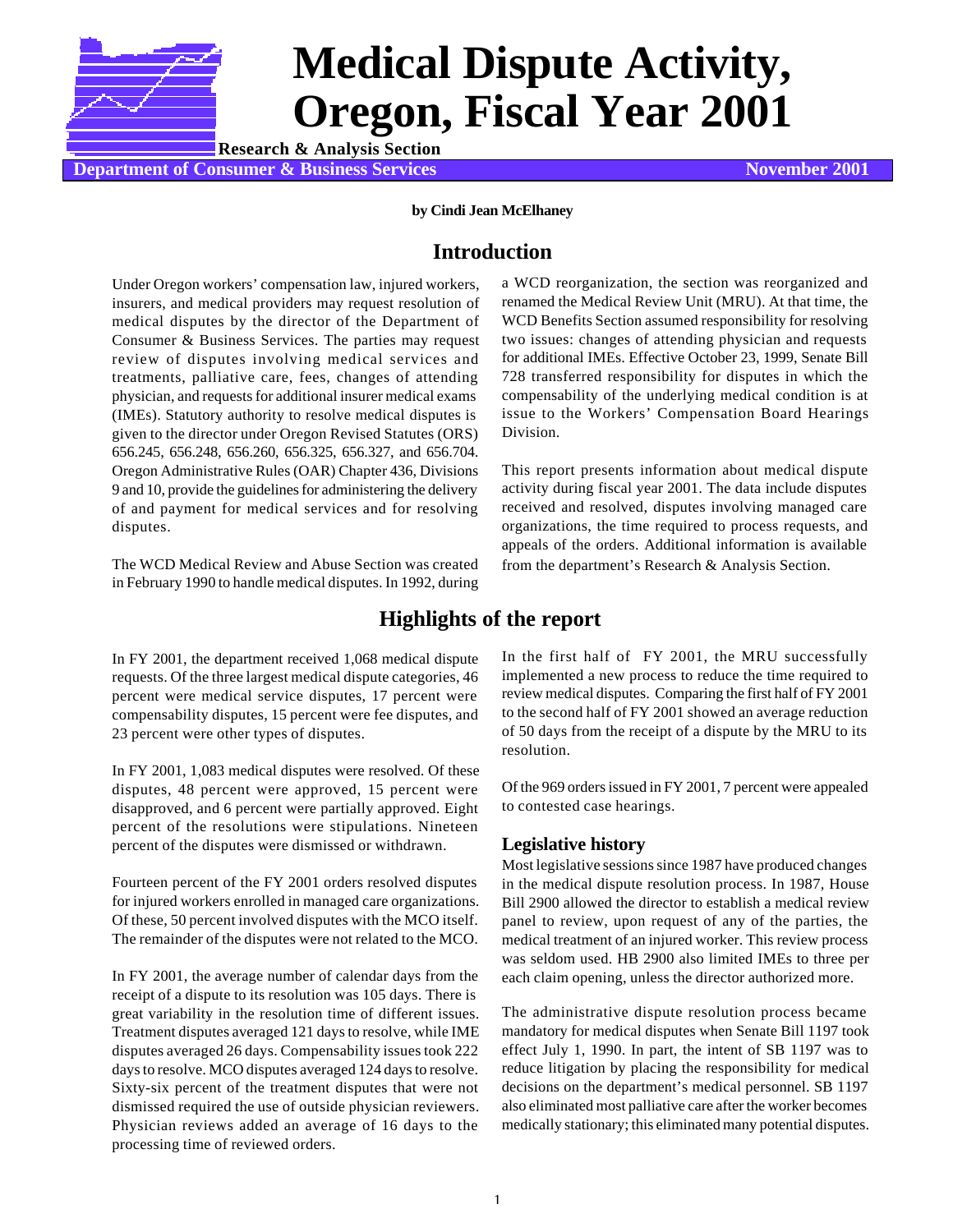Following the Court of Appeal's decision in Meyers v. Darigold in October 1993, the director lost jurisdiction over disputes involving proposed medical treatment. The resulting decline in the number of disputes can be seen in Figure 1. SB 369, effective June 7, 1995, restored this jurisdiction. SB 369 also allowed a worker (not just the worker's attending physician) to request approval for palliative care when the insurer denies the care. Also, SB 369 took jurisdiction for appeals of medical dispute orders, other than orders concerning additional IMEs, from the Workers' Compensation Board Hearings Division. These disputes are now heard as "contested cases."

The 1999 legislative session produced two changes. HB 2525, effective August 1, 1999, moved the contested case hearings officers from the department to the Oregon Employment Department. Effective October 23, 1999, SB 728 gave responsibility to the Hearings Division when the compensability of the underlying medical condition or the causal relationship between the accepted condition and the medical service is disputed.

## **Figure 1. Medical dispute resolution requests received, FY 1992-2001**



Note: This figure does not include reconsiderations or general issues.

## **Medical disputes received**

In fiscal year 2001, the department received 1,068 requests for medical dispute resolution (see Table 1). This was a 8 percent increase from the number in FY 2000, mostly in disputes involving provider fees and medical services. Fiftynine percent of the requests were from workers or their attorneys, 36 percent were from medical providers, and 4 percent were from insurers. The percentage of requests from medical providers increased more than 8 percentage points from FY 2000. This increase is related to the increase in the number of fee disputes.

The most common medical dispute is over medical services. These disputes are about the services, other than palliative care, to which a worker is entitled. In FY 2001, 46 percent of the disputes fell into this category. This category was created in December 1996 when the coding system was revised to better match the medical service sections of the statute. (Compensable medical services are defined in ORS 656.245.) Many issues formerly defined as palliative care or fee disputes are now classified as medical service disputes. Palliative care disputes arise when a worker or the worker's attending physician requests that the insurer approve palliative care to enable the worker to continue current employment after the worker has become medically stationary. Claimants and providers bring these disputes to the department. Fee disputes are disputes between an insurer and medical provider regarding the amount of a medical fee. Most fee dispute resolution requests come from providers who are seeking reimbursement on a reduced bill. In FY 2001, these two types of disputes accounted for 19 percent of the disputes.

Treatment disputes are another common category of dispute. Treatment disputes are those in which a worker or an insurer claims that the medical provider's treatment is inappropriate, excessive, ineffectual, or in violation of the administrative rules. Ten percent of the disputes received in FY 2001 were treatment disputes. Fifty-six percent of the insurer requests involved treatment issues. As will be shown later, treatment disputes are the most contentious and difficult to resolve.

In October 1999, MRU created a new category for classifying disputes: MCO disputes. These disputes are disputes about managed care organization actions as defined in ORS 656.260(14). Prior to October 1999, most of these disputes were defined as treatment disputes. When this code was created, it was assigned to some existing disputes; therefore, some of these disputes appear in Table 1 as FY 1999 disputes. These disputes accounted for 5 percent of the FY 2001 disputes.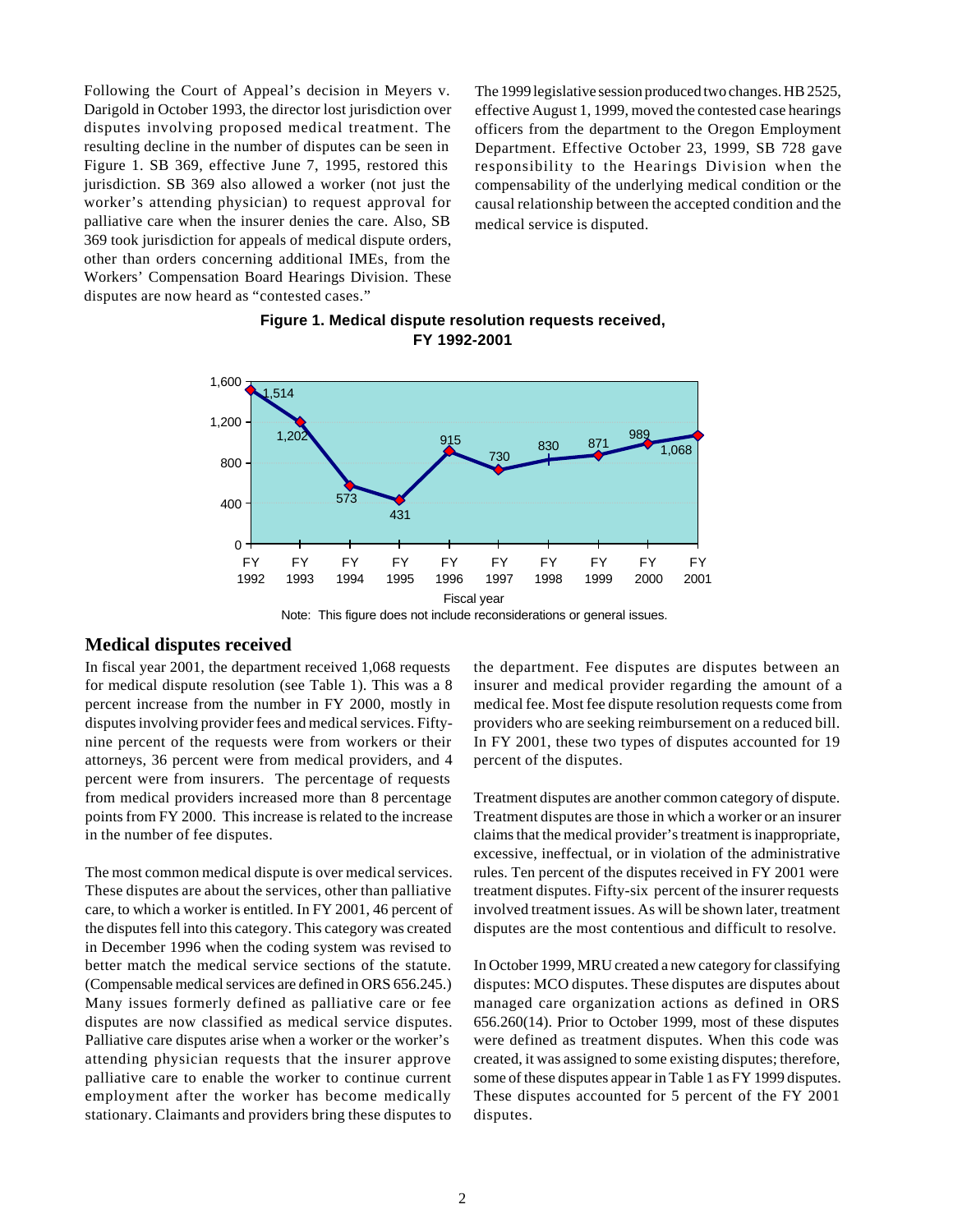|  |  |  |  | Table 1. Medical dispute activity, FY1997-2001 |
|--|--|--|--|------------------------------------------------|
|--|--|--|--|------------------------------------------------|

|                  | <b>Disputed issues</b> |                   |                |        |                |           |                |          | Reconsid- |               |               |
|------------------|------------------------|-------------------|----------------|--------|----------------|-----------|----------------|----------|-----------|---------------|---------------|
|                  | Fee                    | <b>Palliative</b> | <b>Medical</b> | Treat- |                | Change of | Additional     | Compen-  |           | erations of   | General       |
|                  | dispute                | care              | services       | ment   | <b>MCO</b>     | physician | <b>IME</b>     | sability | Total     | <b>issues</b> | <b>issues</b> |
| <b>Received</b>  |                        |                   |                |        |                |           |                |          |           |               |               |
| FY 1997          | 312                    | 63                | 77             | 226    | ٠              | 37        | 15             | ٠        | 730       | 28            | 132           |
| FY 1998          | 139                    | 32                | 423            | 188    | ٠              | 35        | 13             | ٠        | 830       | 19            | 141           |
| FY 1999          | 34                     | 41                | 540            | 201    | $\overline{2}$ | 33        | 11             | 9        | 871       | 21            | 166           |
| <b>FY 2000</b>   | 72                     | 63                | 426            | 118    | 50             | 23        | 26             | 211      | 989       | 8             | 112           |
| FY 2001          | 160                    | 47                | 486            | 108    | 56             | 24        | 8              | 179      | 1,068     | 13            | 137           |
| FY 2001 distrib. | 15.0%                  | 4.4%              | 45.5%          | 10.1%  | 5.2%           | 2.2%      | 0.7%           | 16.8%    | 100%      |               |               |
|                  |                        |                   |                |        |                |           |                |          |           |               |               |
| <b>Resolved</b>  |                        |                   |                |        |                |           |                |          |           |               |               |
| FY 1997          | 426                    | 100               | 57             | 284    |                | 40        | 14             |          | 921       | 28            | 134           |
| FY 1998          | 202                    | 24                | 357            | 165    |                | 33        | 13             |          | 794       | 20            | 129           |
| FY 1999          | 35                     | 36                | 482            | 227    |                | 34        | 9              | -        | 823       | 19            | 154           |
| <b>FY 2000</b>   | 56                     | 46                | 430            | 138    | 16             | 28        | 29             | 95       | 838       | 11            | 130           |
| FY 2001          | 131                    | 69                | 495            | 123    | 73             | 24        | $\overline{7}$ | 161      | 1,083     | 14            | 133           |
| FY 2001 distrib. | 12.1%                  | 6.4%              | 45.7%          | 11.4%  | 6.7%           | 2.2%      | 0.6%           | 14.9%    | 100%      |               |               |

Notes: "Medical services" was defined as an issue in December 1996. Reconsiderations were defined as a type of issue in July 1996. "MCO" was defined as a separate category in October 1999. Compensability issues became a WCB responsibility in October 1999. Some existing disputes were transferred to WCB at that time.

Change of physician disputes occur when a worker requests an additional change of attending physician beyond the two changes allowed by statute. Insurer medical exam disputes arise when an insurer requests that a worker undergo an additional medical exam beyond the three allowed in statute. These two categories accounted for 3 percent of the FY 2001 disputes.

The new disputes rising from SB 728 are the medical disputes heard by the Hearings Division. These are disputes for which the issue is the compensability of the underlying medical condition or the causal relationship between the accepted condition and the medical service. These disputes are resolved by a hearings order before any other disputed medical issues are resolved. This change took effect October 23, 1999. A number of these disputes had been received by the department prior to the effective date of this change. These disputes were transferred to the Hearings Division for resolution. Their original request dates were retained; therefore, Table 1 shows some of these disputes in FY 1999. These disputes accounted for 17 percent of the FY 2001 disputes. Most of the requests were from claimants or their attorneys.

In addition to these disputes, there are also reconsiderations and general issues. Reconsiderations are cases in which the department reconsiders its own order. The parties may request the reconsideration of an order within 30 days if they believe the order contains errors or misapplications of the law or if they have new evidence that could not reasonably have been discovered or produced during the review. There were thirteen reconsideration requests in FY 2001.

General information requests are requests of a general nature. They are not considered disputes, and they do not require a director's order to resolve. Rather, informational letters are sent in response to these requests. In FY 2001, 137 of these general requests were received.

## **Dispute orders**

During FY 2001, 1,083 disputes were resolved. Of these orders, 19 percent were orders of dismissal (see Table 2). A dismissal may occur for a variety of reasons, such as the inappropriate, incomplete, or untimely submission of the request or because the request was withdrawn. Thirty-two percent of the compensability disputes were dismissed.

Excluding the compensability cases, 56 percent of the FY 2001 orders were orders of approval, 17 percent were disapproval orders, and 7 percent were partial approvals. Approval orders are those that order payment to providers, approve palliative care, approve all of the medical provider's treatment, or approve the additional change of attending physician or additional IME. Denial orders deny these items. Partial approval orders are orders that approve part, but not all, of the request for additional reimbursement, palliative care, or treatment.

Stipulations are written agreements between the parties that are reached through mediation. They were the most common outcome of compensability disputes. Transfer orders are MRU orders that transfer responsibility of issues to the Hearings Division.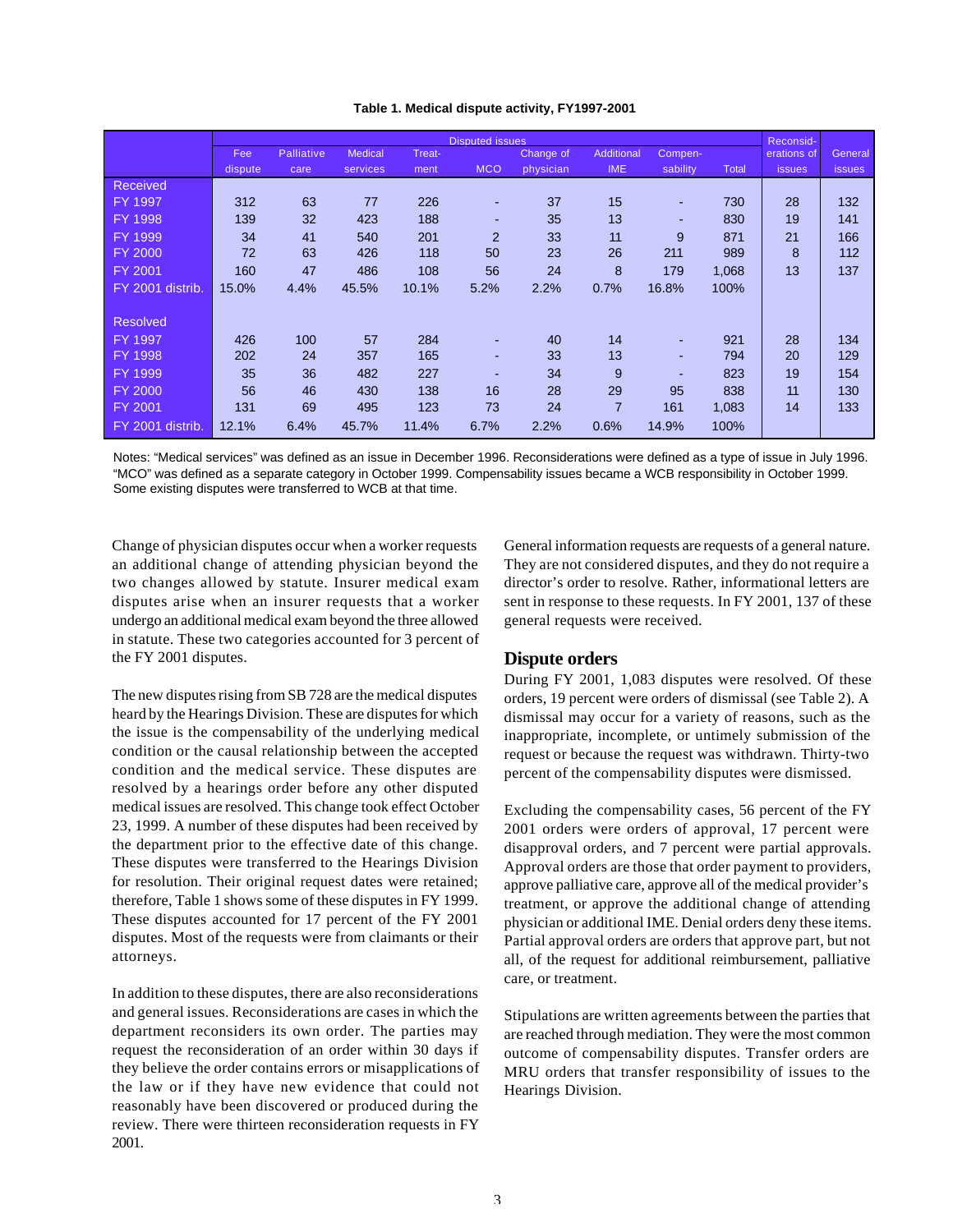#### **Table 2. Medical dispute orders by issue, FY2001**

|                         | Fee      | Palliative   | <b>Medical</b>           | Treat- |                          | Change of | Additional     | Compen-  |               | <b>Total</b> |
|-------------------------|----------|--------------|--------------------------|--------|--------------------------|-----------|----------------|----------|---------------|--------------|
|                         | dispute  | care         | services                 | ment   | <b>MCO</b>               | physician | <b>IME</b>     | sability | <b>Orders</b> | Percent      |
| Approved                | 88       | 24           | 316                      | 53     | 23                       | 10        | 4              | $\sim$   | 518           | 47.8%        |
| <b>Allowed</b>          |          | -            | $\overline{\phantom{0}}$ | -      | $\overline{\phantom{0}}$ |           |                | $\sim$   |               | 0.1%         |
| Disapproved             | 28       | 20           | 60                       | 17     | 27                       | 5         | $\overline{2}$ | $\sim$   | 159           | 14.7%        |
| <b>Partial Approval</b> | 5        | $\mathbf{0}$ | 41                       | 11     | $\overline{4}$           | 0         | 0              | ٠        | 61            | 5.6%         |
| <b>Stipulation</b>      | $\Omega$ | $\Omega$     | 8                        | 3      | $\overline{2}$           | 0         | $\mathbf{0}$   | 78       | 91            | 8.4%         |
| <b>Transfer</b>         | $\Omega$ |              | 14                       | 3      | 0                        |           |                | $\sim$   | 18            | 1.7%         |
| Causally related        |          |              |                          |        |                          |           |                | 14       | 14            | 1.3%         |
| Causally unrelated      |          |              |                          |        |                          |           |                | 17       | 17            | 1.6%         |
| <b>Dismissed</b>        | 10       | 24           | 56                       | 36     | 17                       | 8         |                | 52       | 204           | 18.8%        |
| <b>Total</b>            | 131      | 69           | 495                      | 123    | 73                       | 24        |                | 161      | 1.083         | 100%         |
| % of orders             | 12.1%    | 6.4%         | 45.7%                    | 11.4%  | 6.7%                     | 2.2%      | 0.6%           | 14.9%    | 100%          |              |

Notes: In this table "-" indicates combinations of issues and orders that are not used. "Allowed" is an order type used only for change of physician issues. Transfer orders are used by MRU to transfer issues to WCB for compensability decisions. "Causally related" and "Causally unrelated" are used by WCB for hearing order outcomes.

For change of physician issues, there is one other possible outcome: "allowed." This outcome allows the change of physician when the statutory limitation on the number of changes has not been exceeded. There was one order of this type in FY 2001.

Most of the compensability cases were dismissed or resolved with stipulations. Thirty-one cases were resolved with orders. In fourteen cases, the decision was that the underlying medical condition was compensable or that the accepted condition caused the need for the medical treatment. In seventeen cases, the condition was found noncompensable or the accepted condition was determined not to be the cause of the need for treatment.

Excluding the dismissed cases, 72 percent of the disputed medical services were approved, 14 percent were disapproved, and 11 percent were settled with a partial approval or a stipulation. Again excluding the dismissed cases, 61 percent of the disputed treatments were approved, and 20 percent were disapproved. Twenty-four of the requests for palliative care were approved.

Medical providers were usually successful when they requested dispute resolution. Excluding the dismissals, 78 percent of the medical services for which providers requested approval were granted. Payment of disputed bills was approved in 72 percent of the fee disputes.

In FY 2001, there was a significant drop in the number of orders stemming from requests by Insurers for additional IMEs. There were 6 non-dismissed orders in FY 2001 compared to 23 non-dismissed orders in FY 2000.

When orders were reconsidered, the earlier orders were seldom changed. Of the 7 orders, three upheld the earlier order, three modified the earlier order, and one reversed the earlier order.

## **Disputes involving managed care organizations**

Fourteen percent of the FY 2001 orders resolved disputes for injured workers enrolled in managed care organizations. Of these, 50 percent involved disputes with the MCO itself. The remainder of the disputes were not related to the MCO. MCOs must have internal dispute resolution processes, although they may choose to have the department resolve certain types of issues. Therefore, medical disputes come to the department either because the MCO does not have a resolution process for a particular type of issue or because the MCO's decision is being appealed. About 40 percent of the workers with accepted disabling claims are enrolled in MCOs. The small number of MCO disputes received by the department indicates that the MCOs resolved many medical disputes.

For the non-compensability disputes involving MCOs, 34 percent of the orders were approval orders and 33 percent were disapproval orders. This contrasts with the disputes that did not involve MCOs; in this group 64 percent were approval orders and 15 percent were disapproval orders.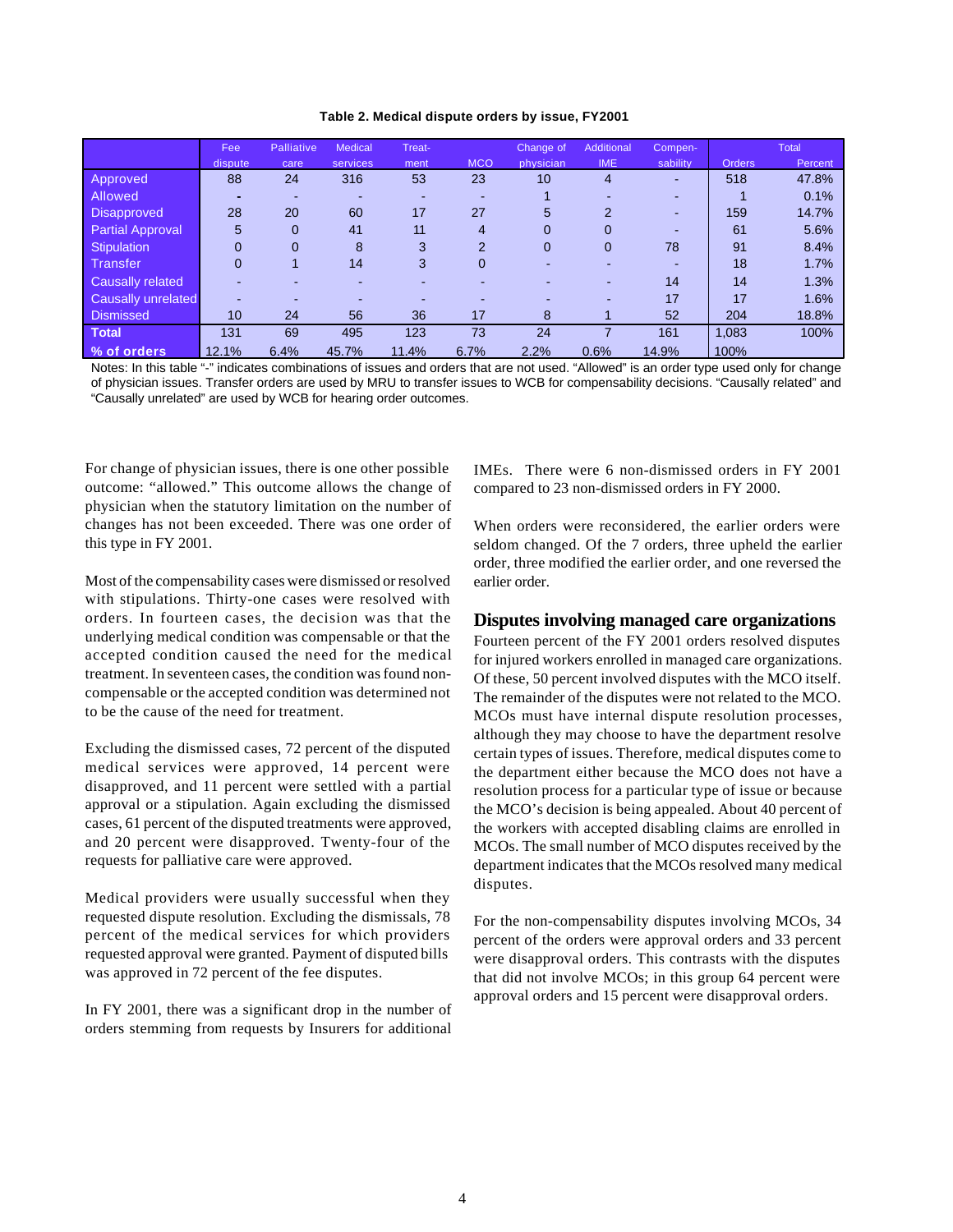## **Processing times**

The average number of calendar days from the initial receipt of a dispute to its resolution was 105 days for FY 2001 orders (see Table 3). This compares to 112 days in FY 2000. Treatment disputes averaged 121 days for resolution. Compensability disputes took the longest to resolve, 222 days. Medical services disputes averaged 93 days. IME disputes were resolved the most quickly, averaging 26 days.

A portion of this processing time can be attributed to the involvement of outside physician reviewers. These reviewers or panels of reviewers may be appointed by the department to review the disputed treatments, medical services, or palliative care. The length of time between the date of the department's letter establishing the outside review and the date that the physician's report was received averaged 16 days. Sixty-six percent of the treatment orders that were not dismissed (50 percent of all treatment orders) utilized outside physician review.

| <b>Orders</b>           | <b>Number</b> | Average<br>days | Number with a<br>physician review | Percent with a<br>physician review | Average<br>days |
|-------------------------|---------------|-----------------|-----------------------------------|------------------------------------|-----------------|
|                         |               |                 |                                   |                                    |                 |
| Fee dispute             | 131           | 71              |                                   | $0.0\%$                            |                 |
| <b>Palliative care</b>  | 69            | 105             |                                   | 5.8%                               | 18              |
| Medical services        | 495           | 93              |                                   | 1.4%                               | 16              |
| Treatment               | 123           | 121             | 62                                | 50.4%                              | 16              |
| <b>MCO</b>              | 73            | 124             | 23                                | 31.5%                              | 18              |
| Change of physician     | 24            | 43              | 0                                 | $0.0\%$                            |                 |
| <b>Additional IME</b>   |               | 26              |                                   | $0.0\%$                            |                 |
| Compensability          | 161           | 222             |                                   | $0.0\%$                            |                 |
| All disputed issues     | 1.083         | 105             | 96                                | 8.9%                               | 16              |
| <b>Reconsiderations</b> | 14            | 42              | 0                                 | 0.0%                               | 0               |
| <b>General requests</b> | 133           | 47              | $\mathcal{P}$                     | 1.5%                               | 20              |

## **Table 3. Average processing days for orders, FY2001**

Note: Processing time is calculated using calendar days, not work days. Weighted average calculated for "All disputed issues."

From August through December 2000, the MRU completed a project to dramatically reduce the number of cases pending an order that were over 120 days old. Based on the success of this project, MRU re-engineered their review process to expedite the resolution of medical disputes.

Comparing the first half of FY 2001 to the second half of FY 2001 demonstrates that these changes resulted in a decrease in the average number days from the receipt of a medical dispute to its resolution (see Table 4). For all disputed issues, the average number of days to resolution decreased by 50 days. Treatment disputes were resolved an average of 83 days sooner. Disputes involving medical services were resolved an average of 42 days sooner.

## **Table 4. Comparison of average days to resolution, first half FY2001 v.s. second half FY2001**

|                         |               | Jul 2000 - Dec 2000 | Jan 2001 - Jun 2001 | <b>Difference</b> |         |  |  |  |  |
|-------------------------|---------------|---------------------|---------------------|-------------------|---------|--|--|--|--|
|                         | Average       |                     |                     | Average           | Average |  |  |  |  |
|                         | <b>Number</b> | days                | <b>Number</b>       | days              | days    |  |  |  |  |
| Fee dispute             | 56            | 92                  | 75                  | 55                | $-37$   |  |  |  |  |
| Palliative care         | 45            | 126                 | 24                  | 64                | $-62$   |  |  |  |  |
| <b>Medical services</b> | 245           | 114                 | 250                 | 72                | $-42$   |  |  |  |  |
| <b>Treatment</b>        | 55            | 167                 | 68                  | 84                | $-83$   |  |  |  |  |
| <b>MCO</b>              | 43            | 148                 | 30                  | 90                | $-58$   |  |  |  |  |
| All MRU disputed issues | 444           | 122                 | 447                 | 72                | $-50$   |  |  |  |  |
|                         |               |                     |                     |                   |         |  |  |  |  |

Note: Processing time is calculated using calendar days, not work days. Includes only those issues processed by the MRU.